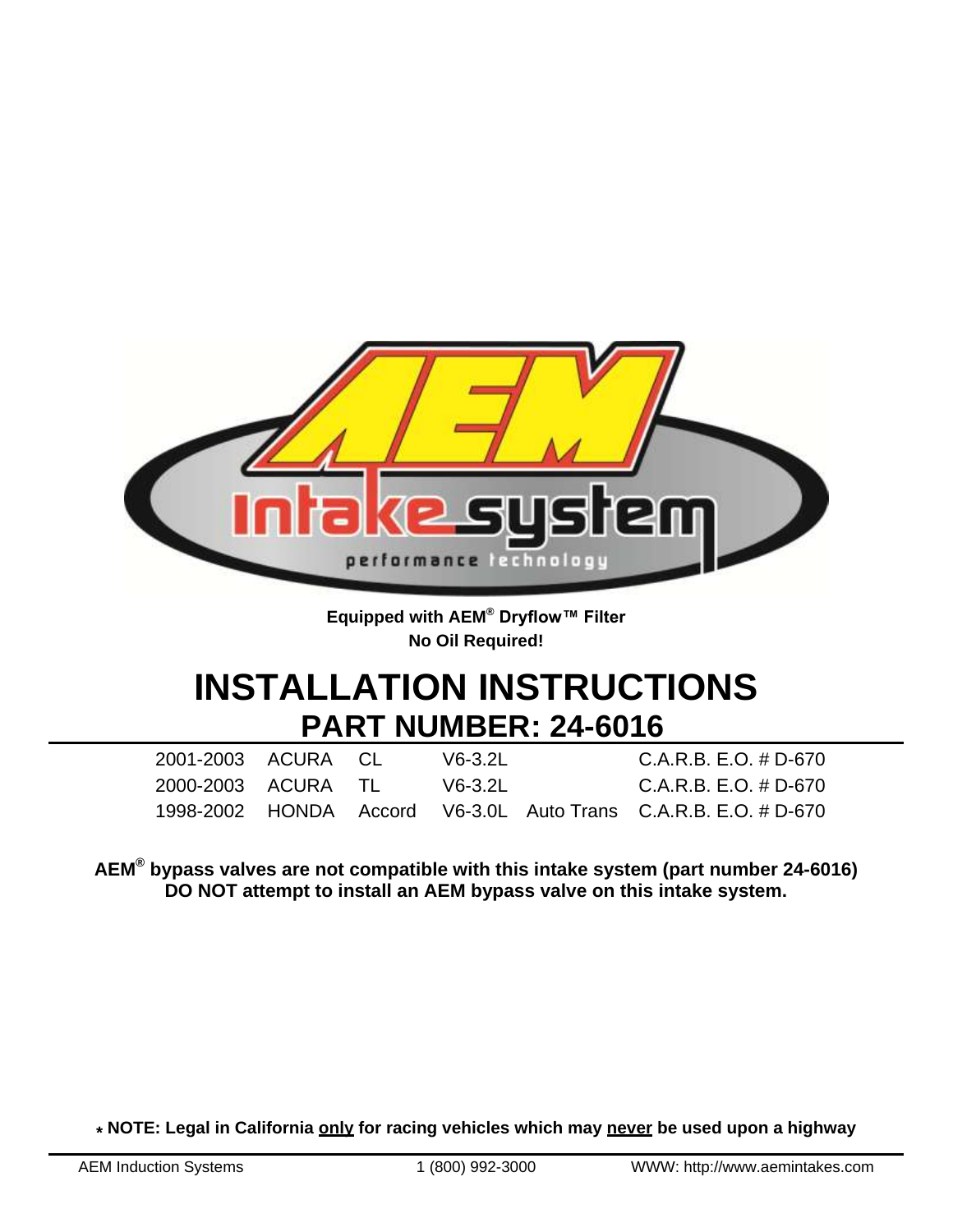# **PARTS LIST**

| <b>Description</b>                  | Qty. | <b>Part Number</b> |
|-------------------------------------|------|--------------------|
| Air Filter Assy. 3.50 X 5" Dry Ele. |      | 21-204DK           |
| Inlet Pipe                          |      | 2-60161            |
| Hose, Adapter                       |      | 5-6016             |
| Mount, Rubber 1" X 6mm              |      | 1228599            |
| Zip Tie, 8" Tree Push-Mnt.          |      | $1 - 127$          |
| O-Ring, M12 $X$ 2                   |      | 1-3038             |
| Plug, Hex Head M12 X 1.5            |      | 2-680              |
| Washer, 1/4 SAE Flat                |      | 1-3028             |
| Washer; 1"D X 1/4 Hole Fender       | 2    | 08160              |
| Nut, M6 Hex Serrated                | 2    | 444.460.04         |
| Clamp, Cable Harness                |      | $8 - 100$          |
| 1/2' Bnd. Hose Clamp, 2.15-3.00"    | 2    | 9440               |
| 1/2" Bnd. Hose Clamp, 3.15"-4.00"   |      | 9456               |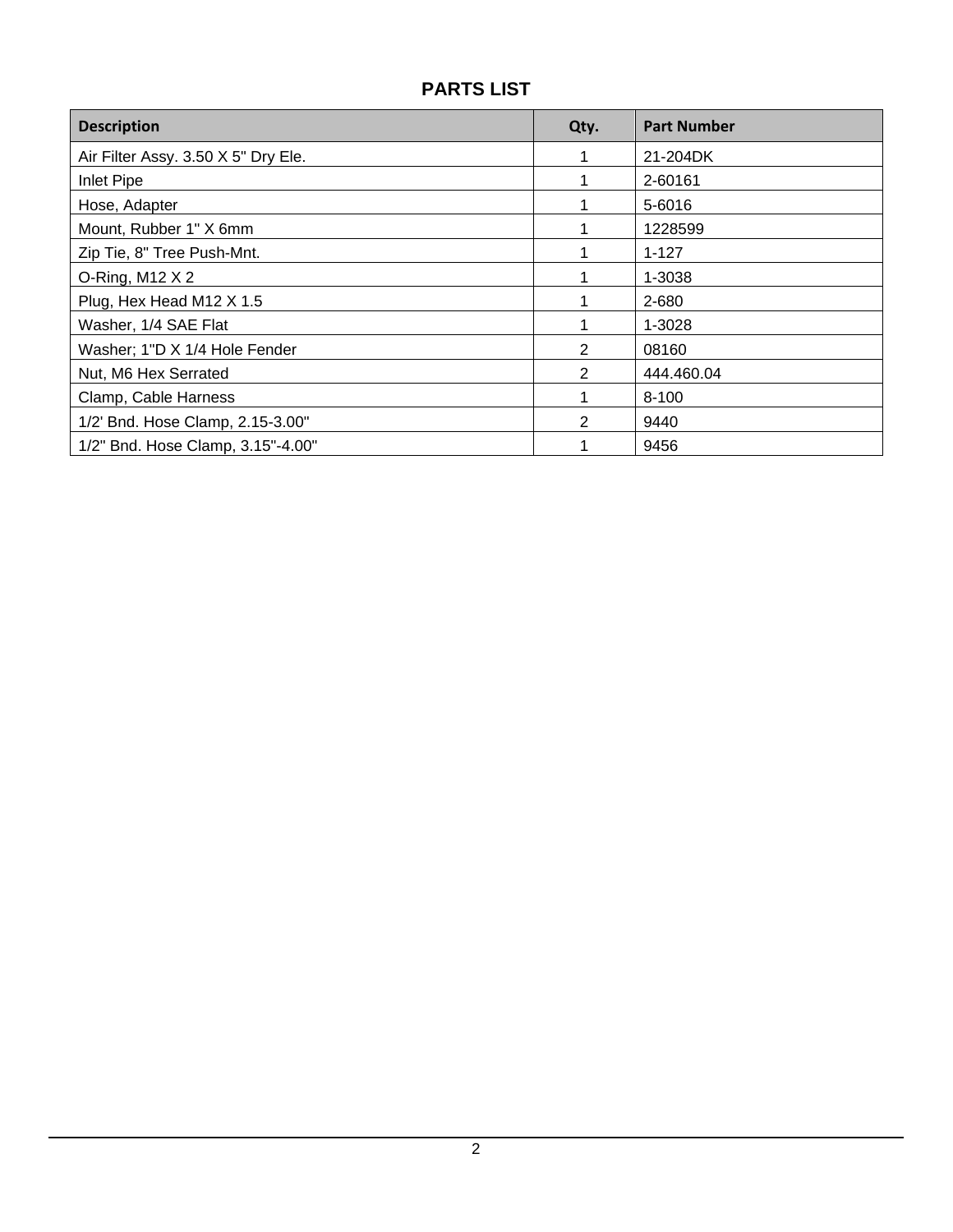**Read and understand these instructions BEFORE attempting to install this product. Failure to follow installation instructions and not using the provided hardware may damage the intake tube, throttle body and engine.**

**The AEM® intake system is a performance product that can be used safely during mild weather conditions. During harsh and inclement weather conditions, you must return your vehicle to stock OEM airbox and intake tract configuration. Failure to follow these instructions will void your warranty.**

### **1. Preparing Vehicle**

- a. Make sure vehicle is parked on level surface.
- b.Set parking brake.
- c. If engine has run in the past two hours, let it cool down.
- d. Disconnect negative battery terminal.
- e. Raise the front of the vehicle with a jack. Refer to your owner's manual for proper jack and jack stand placement to properly support vehicle. Support your vehicle using properly rated jack stands before wheel removal or while working under the vehicle.

## **NEVER WORK UNDER A VEHICLE WITHOUT USING JACK STANDS.**

- f. Remove the front driver side wheel.
- g. Do not discard stock components after removal of the factory system.

# **2. Removal of stock system**



a. Factory airbox system installed.



b. Remove the breather hose connected to the intake tube. Remove the intake air hose by loosening the hose clamp at the throttle body and pulling up on the hose until it is off the throttle body. Remove the hose by pulling it straight off the air filter housing.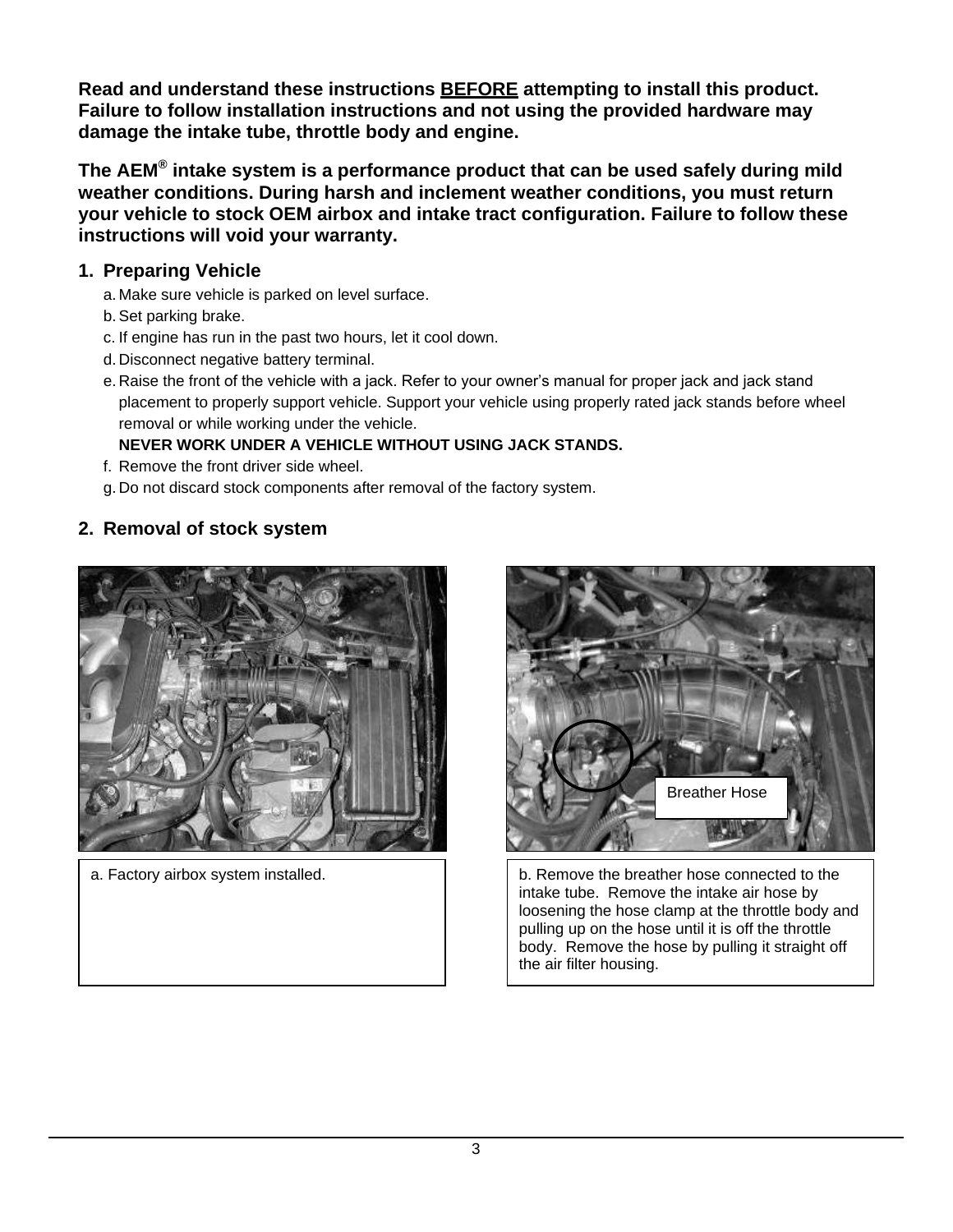

c. Use a screwdriver and unhook the clip holding the throttle cable to the air filter housing. Remove the two bolts securing the housing and pull it out of the vehicle.



d. Remove the plastic clips holding the lower splash shield and fender liner on. Remove the two bolts holding the intake resonator in place, then lower the resonator out from the bottom of the vehicle.



e. Remove the plastic wire holder from behind the headlight and install the rubber mount in this hole with the rubber side in the fender well. On the upper stud, use the supplied plastic wire clamp to secure the wires in place.



Proper installation of the rubber mount assembly.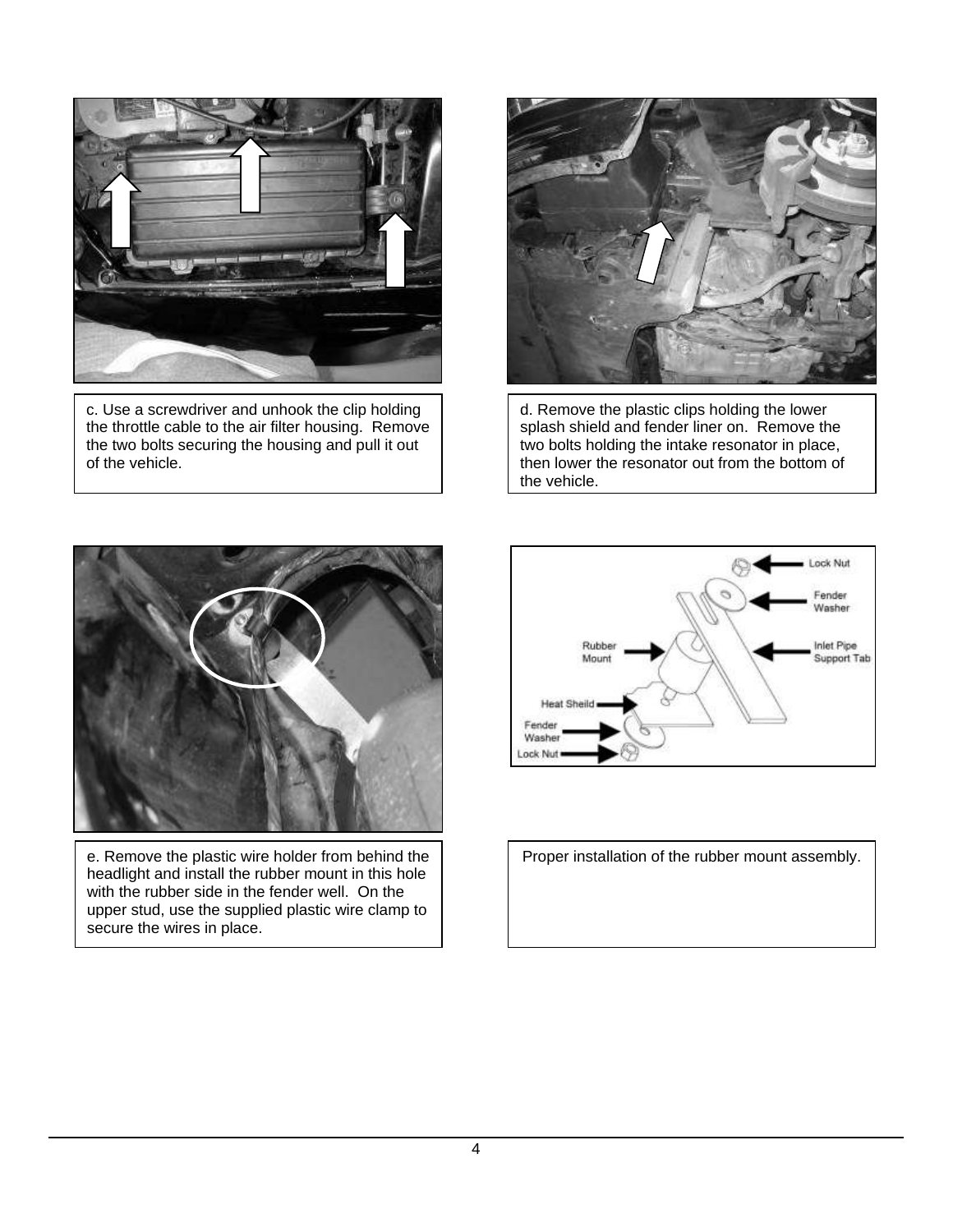# **3. Installation of AEM® intake system.**

a. When installing the intake system, do not completely tighten the hose clamps or mounting hardware until instructed to do so.



b. Thread the hex head plug into the shorter inlet of the 2.5" rubber coupler. Be sure to use the side with the shorter inlet. The other inlet is for the breather hose and does not have a rounded top.



d. Slip the larger end of the intake pipe through the opening of the fender well, while sliding the smaller section of the intake pipe under the throttle cables and into the coupler attached to the throttle body. Push the pipe in until it stops.



c. Install the 2.5" coupler onto the throttle body using the #40 hose clamps. Be sure that hose clamps are positioned on the opposite side of the throttle cables. Plug the breather hose into the inlet on the opposite side of the hex head plug.



e. Slide the intake pipe support into place on the rubber mount and secure with a washer and lock nut as shown. Do not completely tighten.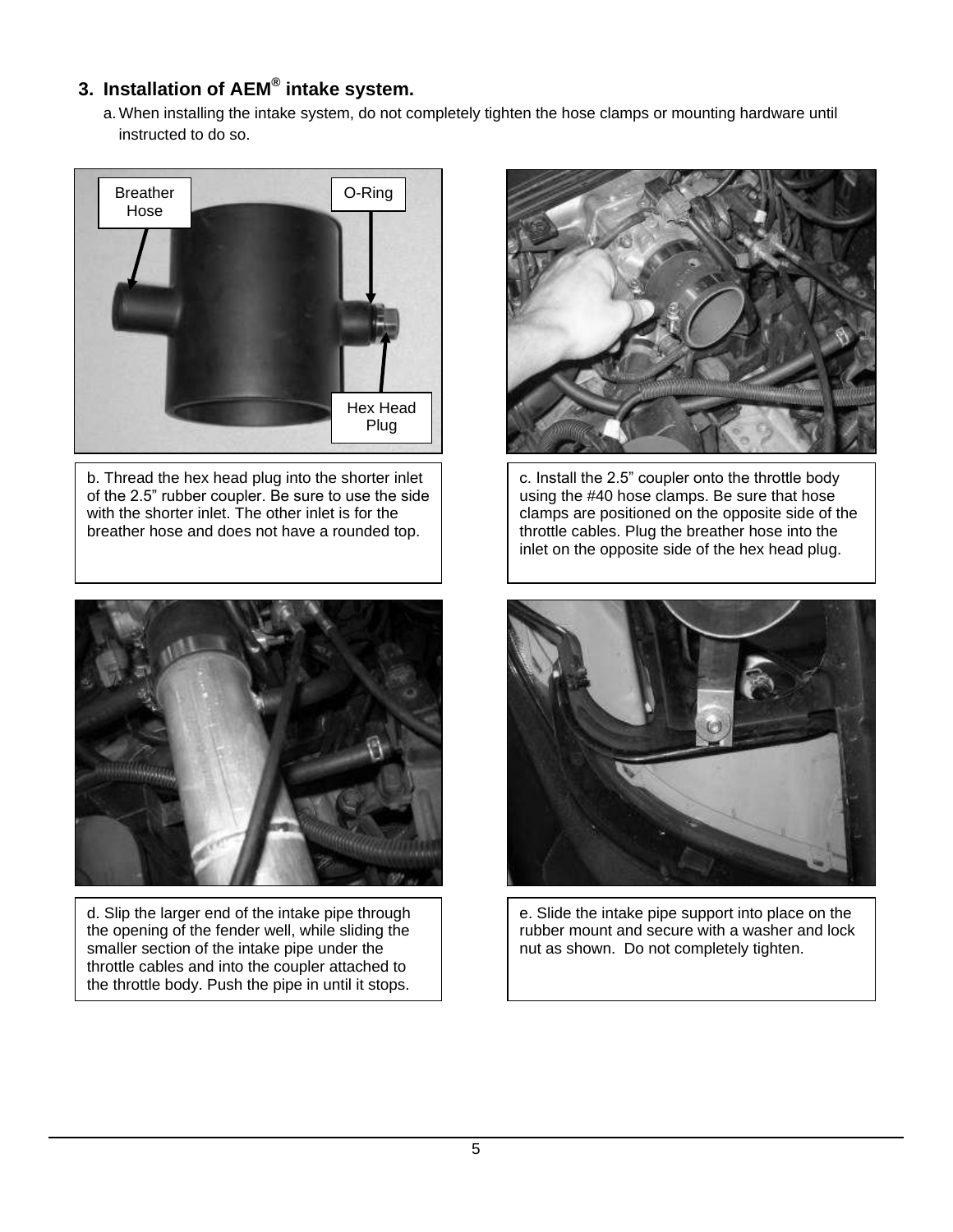

f. Attach the vacuum line to the inlet nipple of the intake pipe. Insert the plug side of the zip tie into the mounting tab of the intake pipe. Secure the throttle cable with the zip tie as shown and clip off the excess length of the zip-tie.



g. Install the AEM $^{\circledast}$  air filter onto the end of the intake pipe. Push the air filter onto the intake pipe until the stop in the air filter is reached. Once proper fitment and clearance is achieved, secure the air filter to the intake pipe with the supplied hose clamp.



 $\mathsf{AEM}^\circledast$  intake system installed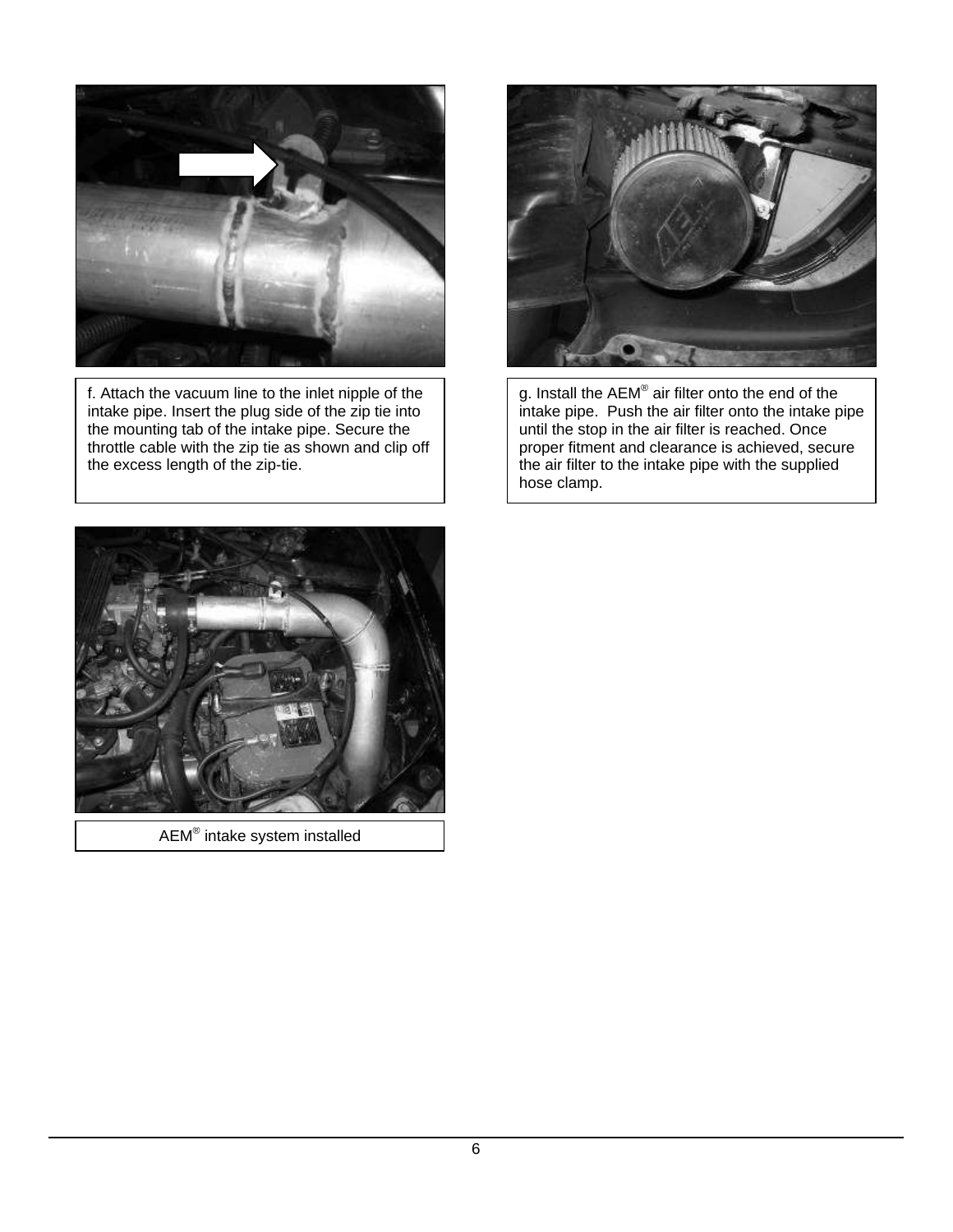#### **4. Reassemble Vehicle**

a. **Fender liner and Splash Shield:** Install the fender liner, lower splash shield and any hardware that was removed in steps 2d.

**NOTE: Failure to install the fender liner will result in diminished performance and increase the potential for engine damage due to water ingestion in rainy conditions.**

- b. **Wheel**: Install the driver's side wheel using the factory torque specification (see owner's manual).
- c. Position the inlet pipes for the best fitment. Be sure that the pipes or any other components do not contact any part of the vehicle. Tighten the rubber mount, all bolts, and hose clamps.
- d. Check for proper hood clearance. Re-adjust pipes if necessary and re-tighten them.
- e. Inspect the engine bay for any loose tools and check that all fasteners that were moved or removed are properly tightened.
- f. Reconnect negative battery terminals and start engine. Let the vehicle idle for 3 minutes. Perform a final inspection before driving the vehicle.
- g. Please note that AEM® bypass valves will not work with this application (part number 24-6016). The use of a bypass valve could have adverse effects on the performance of the system.

### **5. CARB Sticker Placement**

a. The C.A.R.B. exemption sticker, (attached), must be visible under the hood so that an emissions inspector can see it when the vehicle is required to be tested for emissions. California requires testing every two years, other states may vary.

#### **6. Service and Maintenance**

- a. It is recommended that you service your AEM® Dryflow™ filter every 20,000 miles for optimum performance. Use AEM Dryflow cleaning kit part # 21-110.
- b. Use aluminum polish to clean your polished AEM® intake tube.
- c. Use window cleaner to clean your powder coated AEM® intake tube. **(NOTE: DO NOT USE aluminum polish on powder coated AEM intake tubes).**

For technical inquiries e-mail us at sales@aemintakes.com or call us at 800.992.3000